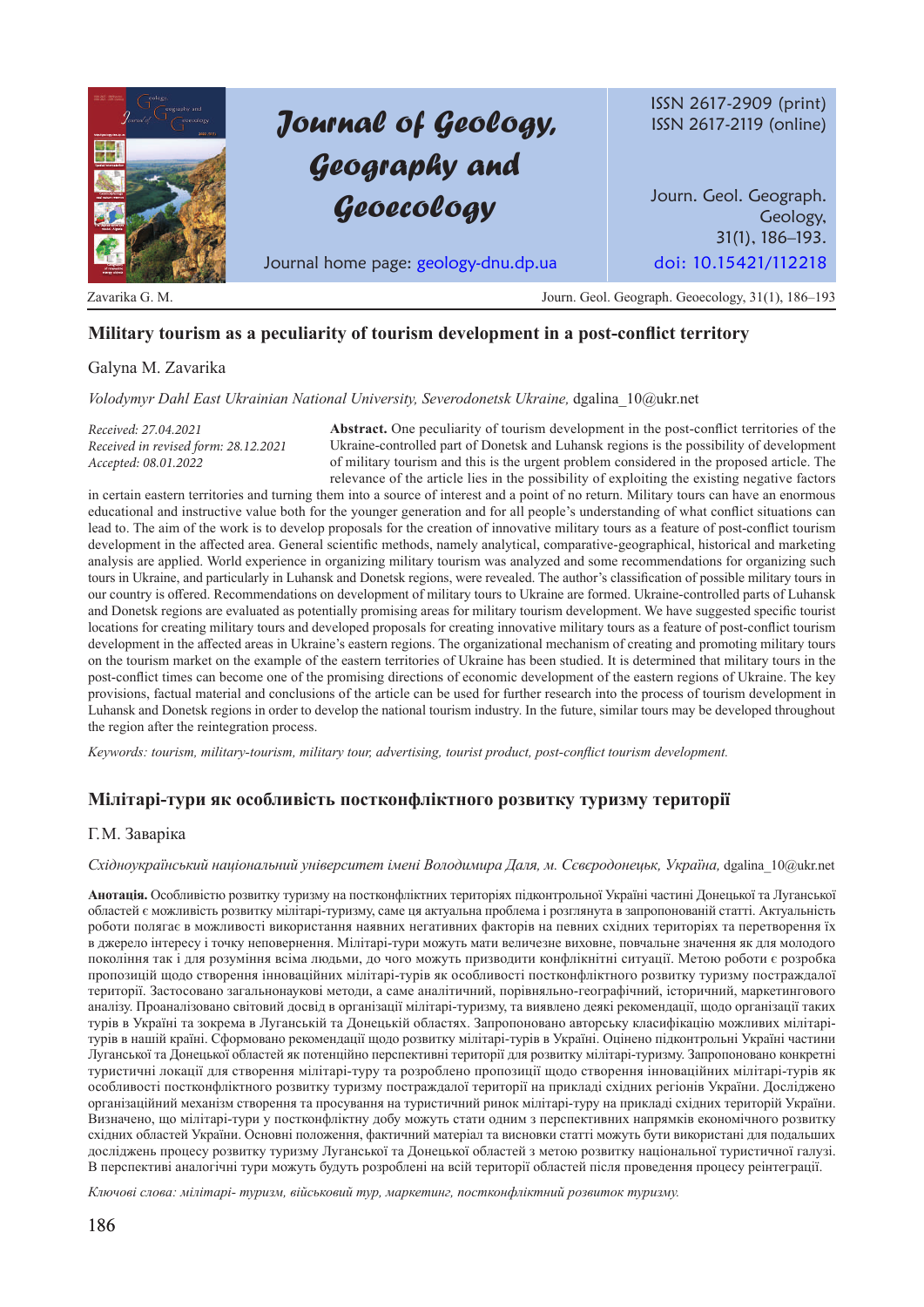#### **Introduction**

Ukraine as a source of military-historical recreation opportunities is underestimated. This is especially true of those small towns which have suffered the least from the technogenic pressure of the industrial era and where our historical heritage has survived the social transformation of the Soviet era to a large extent. For many of these towns, tourism may be the main strategy for their future development.

Each of the 147 cities, the list of which was approved by a decree of the Ukrainian Cabinet of Ministers, is a page in the annals of Ukraine. Many military and historical events, some of which, without exaggeration, influenced the course of civilization, took place on this land over the centuries. Therefore, our history and cultural heritage is interesting not only to our closest neighbours. However, this huge potential of tourism is only marginally used today.

During the fighting in Luhansk and Donetsk regions in 2014, many towns and villages in the region were severely damaged. Some of these places remain in the occupied territories and in the 'grey zone', but there are also some that are in quite safe areas where the fighting ended a long time ago and demining work has been carried out. Although these places are completely safe for people, the war has left many traces both in the form of various manifestations of damage and in the memories of people who witnessed or directly participated in those events. Since 2014, by order of the civil-military administration, there has been a fouryear ban on trekking, excursions and tourist activities in many areas of Luhansk and Donetsk regions, but since 2018, tourism has been allowed in some areas, which we propose to consider in detail in this article.

The restoration of Ukraine's constitutional order and demining work in large parts of Donetsk and Luhansk regions makes military tourism absolutely safe for both Ukrainian and foreign nationals. The advantage of such tours is that tourists can visit not only places of military operations, but also see the countryside and natural environment of Ukraine and taste Ukrainian cuisine.

The issues of development of various aspects of military tourism are rather actively studied by scientists. Among foreign scholars, Hrusovsky, M., Noeres, K. (2011), Marcussen, C. (2009), Papathanassis, Alexis (2011), Piekarz, M. (2007), Ryan, C., Trauer, B. (2005), R. Stone, P., Hartmann, R., Seaton, T., Sharpley, R., White, L. (2018). Among domestic researchers, the works of Borisova A. (2015), Holiborod I. (2012), Koveshnikov V. (2016), Lyapkalo M. (2018), Melnik A. (2012), Titov E. (2013). However, there is a lack of works about the possibilities of post-conflict development of military tourism in the affected eastern regions of Ukraine.

Objective of the article: to develop proposals for innovative military-tours as a feature of post-conflict tourism development in the affected territory.

Objectives:

– Determine the relevance and focus of militarytour;

– Formulate recommendations for the development of military tours in Ukraine;

– Analyze the Ukrainian-controlled parts of Luhansk and Donetsk regions as potentially promising areas for military tourism development;

– Investigate an organizational mechanism for creating and promoting military tours io the tourism market.

### **Material and research methods**

Military tourism is a newcomer to the Ukrainian travel market, even though it has been developed internationally. Many seasoned experts are still afraid of using Luhansk and Donetsk as a tourism destination because of the events that are taking place there, although in many places the fighting has long ceased, the territory has been fully demined and is quite safe. Tourists' interest in the events in Ukraine makes military tourism relevant and profitable, and a military-tour can contribute to the development of military tourism in Ukraine.

General scientific and special methods were applied during the research: scientific abstraction, induction and deduction and other methods of cognition of socio-geographical phenomena, objects and processes; systematic approach, analogy and quantitative and qualitative comparison. Military tourism, as one of the possible types of tourism, will promote the development of the post-conflict territory.

Scholars use several approaches to the definition of "economic development of post-conflict territory", namely: transformative, process, integrative, innovative. In our opinion, only a synergetic approach most fully covers the specifics of this concept and corresponds to modern realities. According to the principles of synergetics, economic development of the post-conflict territory is a priority of the general set of actions aimed at creating political, social, economic and environmental conditions for the most efficient use of the available resources of the post-conflict territory in the process of peace and national security.

It is the synergetic approach to defining the key task of this study – the development of post-conflict territory – on the principle of "creating conditions" that we will take as a basis for programming a strategy for tourism development in the context of conflict mitigation. And military tourism will become one of its components.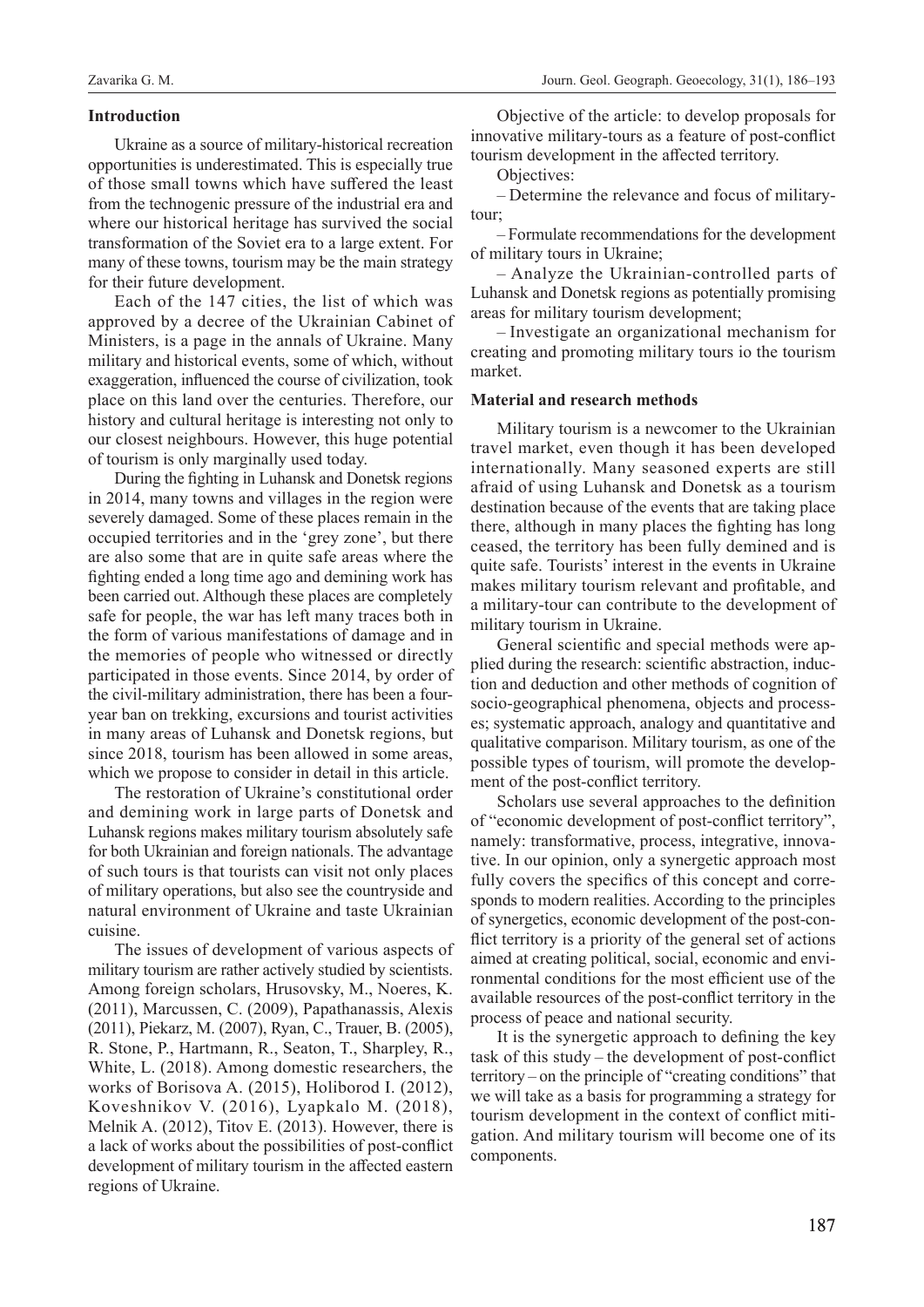The integration of geographical science, which is to unite all its branches with common theoretical positions, is becoming especially important. The unity of geographical science today is manifested as an integral factor, as the specifics of the relationship "man-biosphere" began to be studied by specialists in many sciences (philosophers, economists, sociologists, mathematicians, biologists, political scientists, etc.), hence the interdisciplinary scientific approach.

Therefore, systematic research is very important, which is also related to the idea of the unity of science, which is that the general categories of thinking that arise in different fields of science are similar, so similar and theoretical models are created in them. Of particular interest is the classification of connections of phenomena that occur in systems: 1 – interaction connections; 2 – genetic links; 3 – transformation; 4 – buildings; 5 – functioning; 6 – development; 7 – management.

It is the selection of the level of development of systems which is especially important in the period of transformational change. Changing connections within the system encourages the application of the probabilistic approach in the study of complex processes and phenomena.

The basis of post-conflict development of tourism as a system should be the law of self-preservation of mankind, which is based on the principles of sustainable development. This is evidenced by the world practice of post-conflict development of individual countries and regions.

Human self-preservation also depends on people's living conditions, their nutrition, the quality of the ecological environment. Green zones of parks, forests and meadows will help to ensure the self-preservation of mankind. And military tourism constitutes a certain antithesis to self-preservation, as a reminder to society of what can happen in the case of non-compliance with the norms of peaceful existence.

#### **Results and their analysis**

Military tourism has begun to develop very dynamically in the world in recent decades, the leaders in this type of tourism are the USA, Israel, Russia, France, Latvia, Germany, Czech Republic, Finland, China, Sweden, Great Britain and Poland. As is characteristic of many kinds of tourism, military tourism also creates associations which coordinate common activities (Titova, 2013). Today, a great variety of military tours are offered around the world, the most interesting examples of which are presented in Table 1.

| Country              | Example of tour                                                                                                                                                           |  |  |  |  |
|----------------------|---------------------------------------------------------------------------------------------------------------------------------------------------------------------------|--|--|--|--|
| France               | The Maginot Line, a system of French fortifications on the border with Germany; an airborne military re-enactment                                                         |  |  |  |  |
|                      | in Carentan, the Loire Castles.                                                                                                                                           |  |  |  |  |
| Germany              | Siegfried Line tours                                                                                                                                                      |  |  |  |  |
| Italy                | Gustav line                                                                                                                                                               |  |  |  |  |
| Finland              | Mannerheim Line                                                                                                                                                           |  |  |  |  |
| Croatia              | Prevlaka peninsula                                                                                                                                                        |  |  |  |  |
| Latvia               | Starlet                                                                                                                                                                   |  |  |  |  |
| Poland               | Osowiec Fortress, "Battle of Grunwald" reconstruction, Malbork Castle                                                                                                     |  |  |  |  |
| Israel               | Life in the army and participation in military training programmes, Beit HaSharion Armoured Museum                                                                        |  |  |  |  |
| Russia               | Life in the Army, Military Historical Celebration of the Assault on Koenigsberg (1945), Military Historical Action<br>"War and Peace", Central Air Force Museum in Monino |  |  |  |  |
| <b>Great Britain</b> | Medieval battle re-enactments                                                                                                                                             |  |  |  |  |
| <b>USA</b>           | Military re-enactment on the Gettysburg battlefield, life in the army, the aircraft carrier Intrepid, National Air and                                                    |  |  |  |  |
|                      | Space Museum                                                                                                                                                              |  |  |  |  |
| Australia            | Australia's National War Memorial                                                                                                                                         |  |  |  |  |
| Belgium              | Museum of Military History in Brussels                                                                                                                                    |  |  |  |  |
| Ukraine              | Strategic Missile Forces Museum in Pervomaisk, Mykolaiv region, Poltava Museum of Long-Range and Strategic                                                                |  |  |  |  |
|                      | Aviation, National Military Historical Museum of Ukraine and Museum of the Great Patriotic War in Kyiv, Museum                                                            |  |  |  |  |
|                      | of Military Equipment in Lutsk, Memorial Complex «In Memory of Krut Heroes" in Chernihiv region, Museum                                                                   |  |  |  |  |
|                      | "Heroes of Dnipro" in Ivano-Frankivsk                                                                                                                                     |  |  |  |  |

**Table 1**.Examples of military tours in the world

During analysis of the world experience of countries in the organization of military tourism, we can highlight some recommendations for the organization of such tours in Ukraine and, in particular, in Luhansk and Donetsk regions. This type of tourism is very developed in the USA and Europe, and certainly in our country is a recreational base for its further development:

– Firstly, we should mention the development of tours to military-historical museums and performances. This is a military excursion tour. It may include excursions to places where military operations and historical battles took place, visits to places of military glory, trips to museums devoted to military subjects (wars, armament exhibitions, etc.). Military tours in-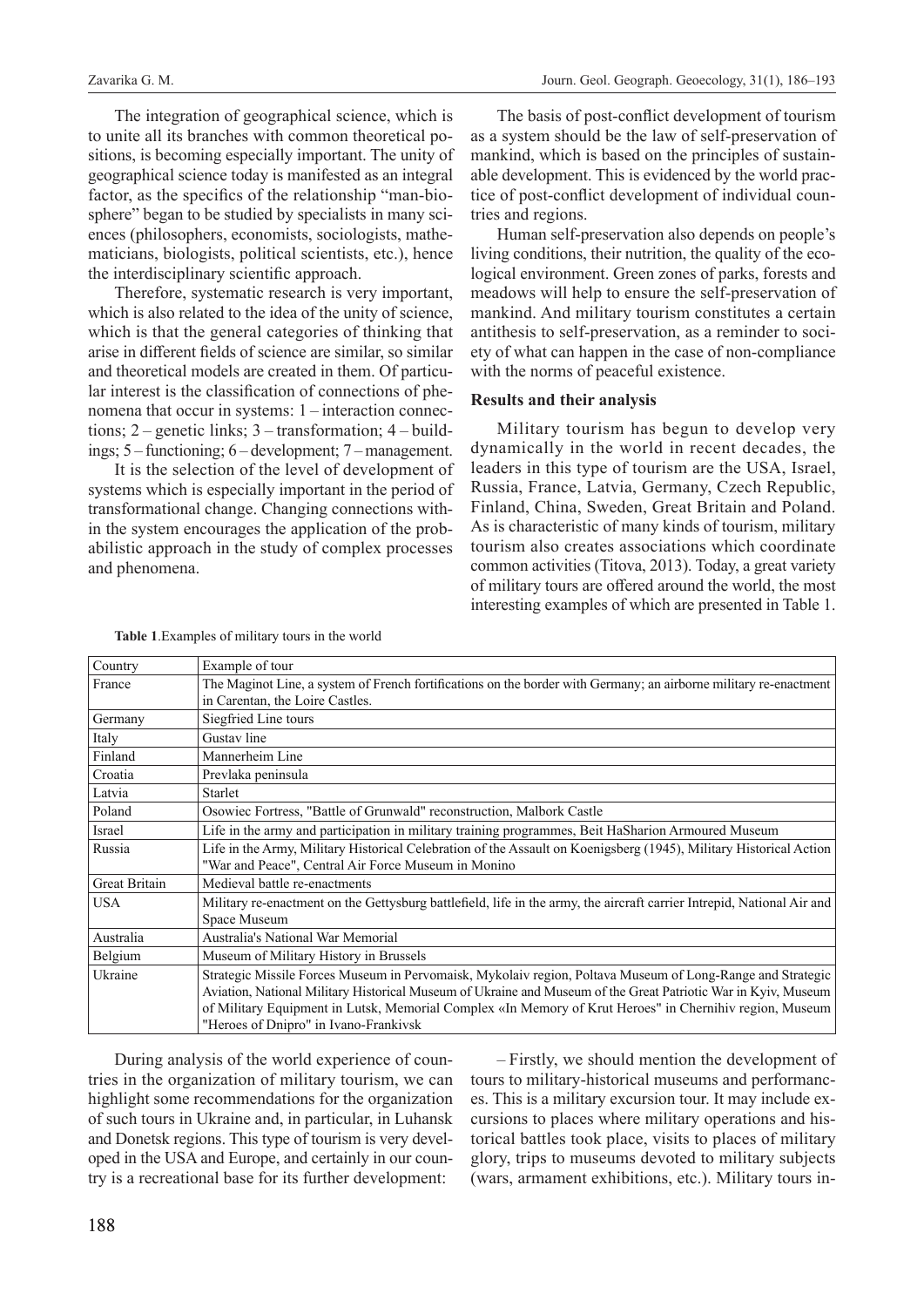clude visits to graves of fallen soldiers. Such tours can be particularly interesting to the younger generation who are keen to learn about the history of their country and have an important patriotic-educational role. These tours will also be interesting to those involved in the events, or their relatives, as a kind of nostalgic page of life (Borisova, 2016).

– as a variant can be an event tour in the form of a military festival or a military history show or a reconstruction of past events (the Battle of Borodino, Battle of Poltava, Austerlitz, Waterloo, Grunwald). This type of tour has been gaining momentum recently around the world, especially among history buffs and more affluent adults, as it requires considerable preparatory work (costumes, equipment, script, rehearsals, participants, etc.).

– military-themed games are paramilitary games for children (similar to Zarnitsa and Jura). These are games with a military-patriotic nature, teaching the participants elements of orienteering, knot tying, sports stamina, thirst for victory, ability to pass a tourist obstacle course and cooking in the field. Most importantly, it builds team spirit and develops true patriots. Also, as a variant can be the organization of a field unit, with tents, based on field conditions of cooking, sports training with elements of military training. By the way, the organization of such tours can involve veterans of the ATO, who have been through a difficult path and can share their real experience. Special attention should be paid to safety and security of tourists and teaching them how to handle dangerous objects, rules of conduct in emergency situations and so on. The tour can be organized as a weekend tour from one to three days and is designed for middle and older schoolchildren and students, even for families with children. For families with children, it will be particularly interesting as it strengthens family ties.

Another option for a militarised game tour might be one that teaches survival and stamina. As life has shown, it is precisely that such skills are modern people lack and they do not endure when faced with extreme living conditions, as they are very used to "greenhouse" conditions. So when suddenly, without preparation, life presents such a challenge, not everyone can cope with the difficult situation. In such a tour, you can teach participants how to find and recognise edible wild plants, insects, fish, animals, and how to cook them; teach how to make a fire without matches; purify water from a river or lake; create a temporary shelter from improvised material; provide first aid, and so on. Such tours can be arranged for children in the form of a short hike under the supervision of an adult instructor as well as be organized for adults. It is possible to offer elements of competition in these kinds of tours. It is important

to remember about the high level of responsibility and safety rules during organizing such tours.

Game tours also include paintball (paintballs are used) and airsoftball, where the responsibility for following the rules lies with the players themselves, and a wide variety of weapons and participation in role-playing simulations and field games. It can be actively used in Luhansk region, in particular there is one such club in Severodonetsk, but there are no such clubs in the districts.

The classification of military tourism proposed above is depicted in Figure 1.

– Tours using military equipment. All kinds of tourism with the use of balloons, balloons in particular paraballooning, hang gliders, parachutes, as well as flights in combat (military) aircrafts, helicopters and so on. These journeys can be carried out with different variations in the use of muscular power (walking, mountaineering, skiing, cycling, etc.) as well as with road transport. Tracked vehicles are used for tank firing and riding, while wheeled vehicles are used for driving infantry fighting vehicles and armoured personnel carriers. The main service offered on these tours is shooting with military weapons at ranges and shooting ranges. Depending on the subject of the tour, various kinds of weapon (for example, a tour from "living history" – "Weapon of the First World": shooting from a machine gun "Maxim" + a three-line rifle + "Nagan") are offered. This kind of tourism is primarily aimed at wealthy tourists.

Global experience shows that the tourism industry can develop during economic crises. The potential tourist considers the following factors when choosing a country to travel to:

– political and economic stability;

– availability of tourism and recreation potential;

- offers from tourism companies;
- purpose of the trip;

– level of development of material and technical base of the hospitality industry;

- nature of visa regime;
- pricing policy;
- transport communication;

– feedback from the consumers of the tourist product;

– travel safety issues;

– natural, geographical, cultural and religious features of the country.

For the development of military tourism, it the availability of cultural and historical resources is quite important, which can be used in the creation of a tourist route (Melnik, 2012). For example, here is a correspondence table for the classification of culturalhistorical resources (Table 2).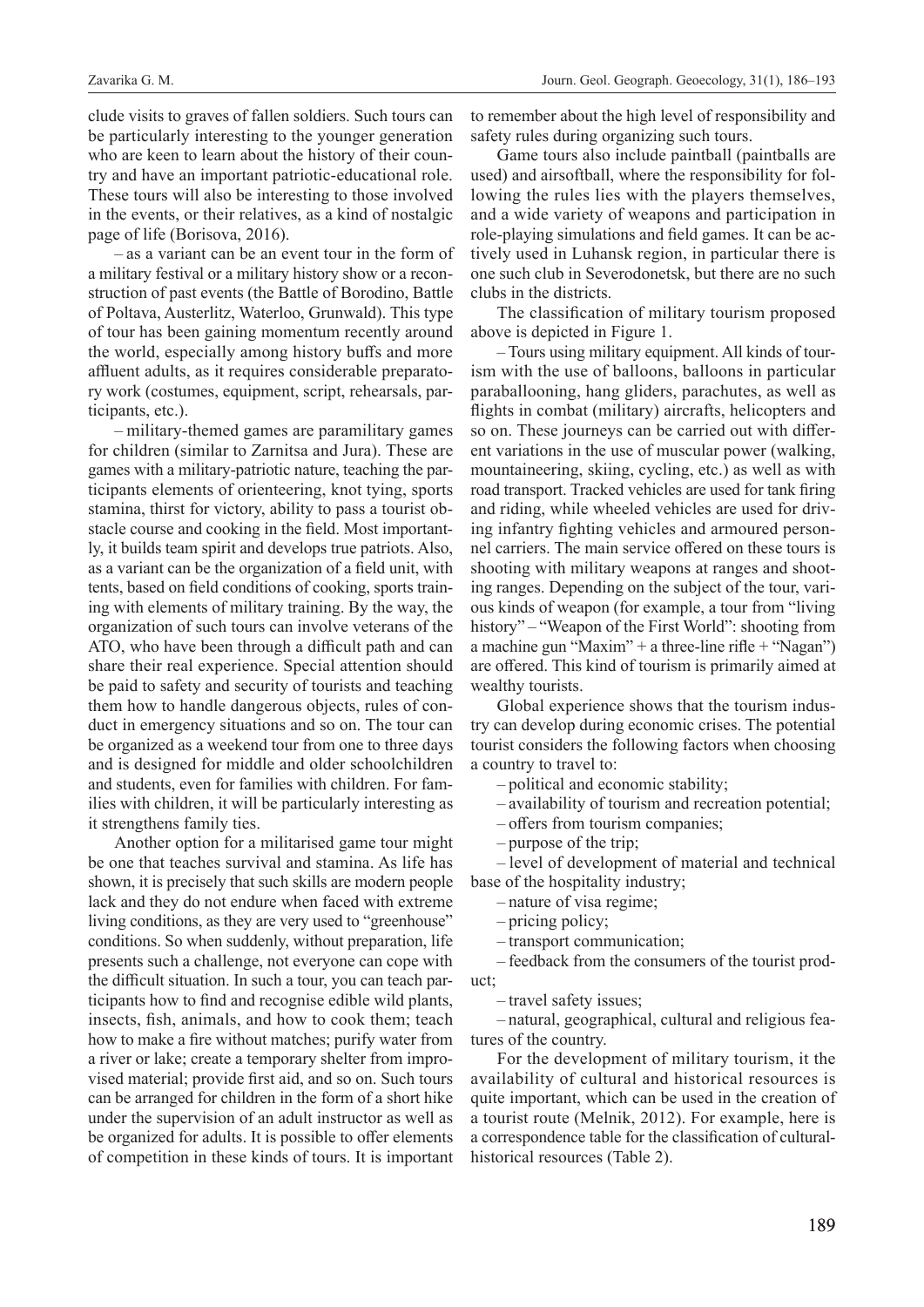

**Fig. 1.** Classification of military tourism

|  |  | <b>Table 2.</b> Classification of cultural-historical monuments involved in military tourism |  |
|--|--|----------------------------------------------------------------------------------------------|--|
|  |  |                                                                                              |  |

| Name of resource        | Type of landmark                                   | Geography of resources                                 |  |
|-------------------------|----------------------------------------------------|--------------------------------------------------------|--|
| Historical landmarks    | · archaeological sites: burial sites (for military | Ukraine (the Lutsk Barracks in Kiev), Poland (the      |  |
|                         | personnel), execution sites, places where items of | Auschwitz Concentration Camp Memorials, a World        |  |
|                         | military value have been found, etc.)              | Heritage Site commemorating crimes against             |  |
|                         | • war memorials;                                   | humanity), Belarus, Germany (the Soviet Soldier        |  |
|                         | · historical military fortifications;              | Liberator in Treptow Park, Berlin), Hungary (the       |  |
|                         | • technological complexes and installations of     | Budapest Liberation Monument on Mount Gellert),        |  |
|                         | military tourism value;                            | Romania (Constanta)                                    |  |
|                         | · places of life and activities of famous people   |                                                        |  |
|                         | connected with military activities.                |                                                        |  |
|                         |                                                    |                                                        |  |
| Urban and architectural | places where significant actions took place        | Ukraine (National Historical and Memorial Reserve      |  |
| monuments               | indirectly (signing of documents, proclamation of  | "Field of the Battle of Berestets", Pliasheva village, |  |
|                         | acts, commencement of hostilities, etc.)           | Rivne region), Poland (the centre of Krakow, which     |  |
|                         |                                                    | was saved from destruction by the Nazis, Germany       |  |
|                         |                                                    | (the Cecilienhof Palace in Potsdam, where the          |  |
|                         |                                                    | important signatures were signed. Potsdam, where       |  |
|                         |                                                    | important documents on the post-war arrangement        |  |
|                         |                                                    | of Germany and European countries were signed.         |  |
| Documental              | •written documents                                 | Ukraine, Germany, Belarus, Poland, Czech Republic,     |  |
|                         |                                                    | Canada, USA and Hungary                                |  |
| Castle buildings        | • fortifications, castles and defensive towers.    | Ukraine (Upper Volyn Castle), Spain (Alcázar           |  |
|                         |                                                    | Castle), Switzerland (Chillon Castle), France (Loire   |  |
|                         |                                                    | Castles), France (Bastille Castle), Poland (Malbork)   |  |
|                         |                                                    | Castle)                                                |  |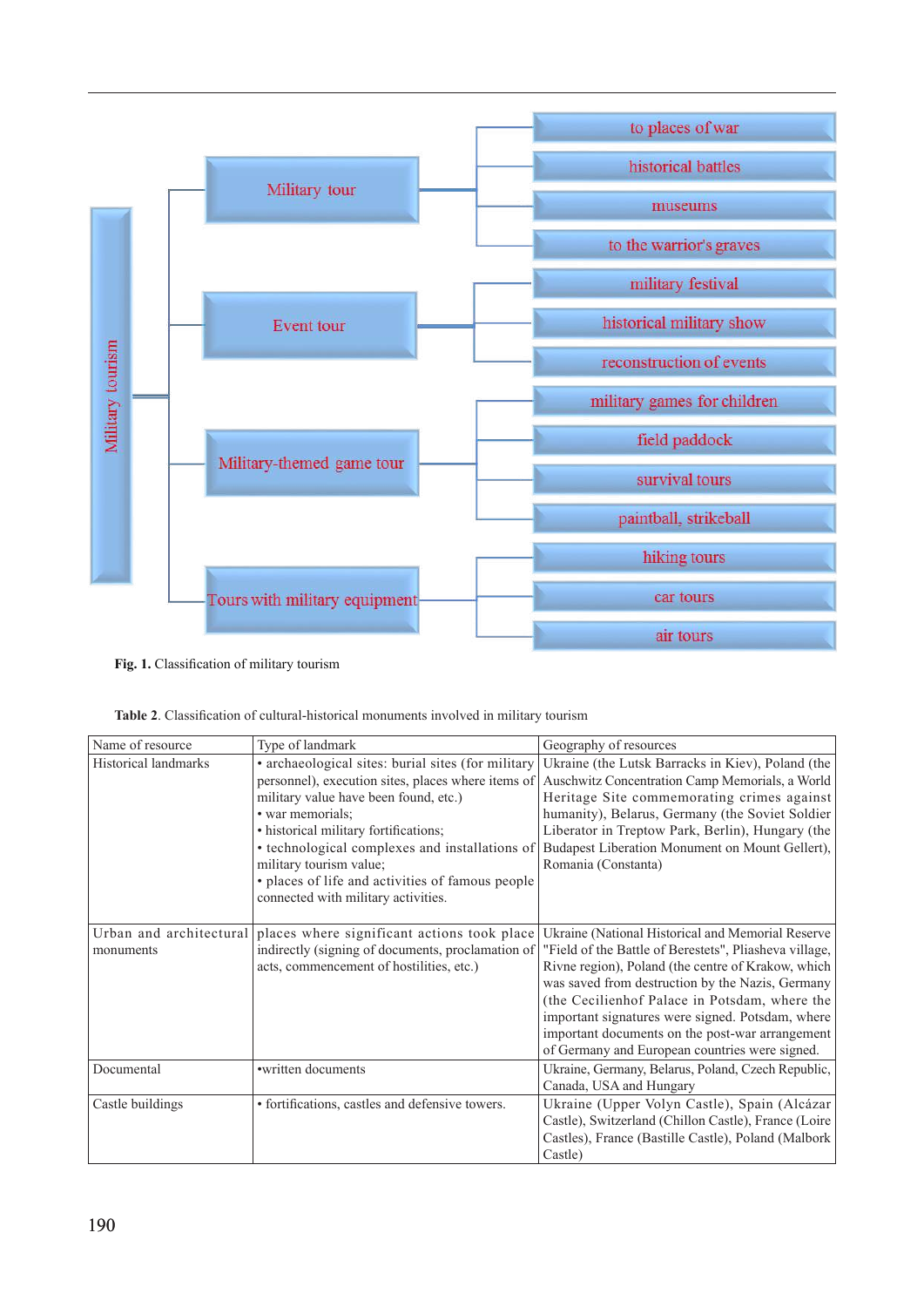Ukraine's first military hotel, Gringof, has been operating in Zakarpattia since 2009. The Arpad Line passed through this area during the Second World War and it was this line that became the basis for the development of the hotel here and the creation of a military tour. The hotel takes into account this historical component in the form of appropriate tactical maps, small arms of that time and bunkers of the defence system. Even the restaurant takes into account cross-national culinary traditions from different times (Golyboroda, 2012).

So this wide range of organisational theoretical possibilities will translate into real proposals for organising a military tour of the Luhansk and Donetsk regions. This route is safe and it will take place in the territory fully under Ukrainian control and at a considerable distance from the war zone. But apart from broken houses and blown-up bridges, a tourist will have an opportunity to see the incredible landscapes of Donbass, these are the slag heaps authentic for the region, the boundless Luhansk steppes and slopes, green forests, as well as the Azov Sea.

During the tour, the main sites to visit will be towns, villages and their surroundings affected by the 2014 hostilities. The journey will be by jeep (off-road vehicle), due to the state of the roads, and the tour will be guided by a guide on foot and will include detailed descriptions of the events that took place at the sites. At some locations, there will be interaction with eyewitnesses to the events, both locals and soldiers who took part in the actual fighting. The entire tour will take place in quite safe areas that have been fully demined by sappers.

One of the locations of the tour could be the outskirts of Lysychansk, where you can see old military positions (trenches, tank trenches), a bridge blown up by the militants in 2014, visit some areas of the city that suffered as a result of the fighting and talk to residents and military personnel. It will be interesting to see how the town has changed for the better since the events of 2014. According to official figures from the city authorities, the registry of those destroyed places by the fighting included: 361 partially destroyed individual houses and 34 completely destroyed individual houses of private ownership;157 damaged apartment blocks of communal ownership, in which 514 flats were affected; 3 completely destroyed apartment blocks of communal ownership, in total 119 flats; 2 damaged hospitals and 2 schools; industrial facilities and infrastructure (primarily roads). On the eve of 2017, a new bridge between the towns of Lysychansk and Severodonetsk was rebuilt, restoring normal long-distance travel. Also during this time, with the help of international organisations, a significant part of the destroyed facilities have been repaired and rebuilt.

The next location is the town of Kreminna. Although the town was not damaged in the fighting, it has a local history museum with exhibitions on World War II and the anti-terrorist operation in eastern Ukraine. After visiting the museum, the tourist can be shown the railway station in Rubizhne (located nearby), where in May 2014 a battle between Ukrainian army fighters and militants of pro-Russian illegal armed groups took place. On site, details of the battle will be reported and a visit will be made to the monument to fallen soldiers located on the station square.

The tourist is also encouraged to visit village Stanytsia Luhanska, where the border with the occupied territory in Luhansk region is now located. The tourist will not be able to visit the new bridge in the non-controlled by Ukrainian government area, but will be able to observe it from a nearby slope. There tourists will see how the exit and entrance to the temporarily uncontrolled territory takes place. Apart from the observation, there will be a tour of the village itself, where tourists will also talk to the witnesses and participants of the events, and see the destroyed structures and destroyed forests around. Instead of lunch, a field lunch can be arranged, where the tourist will be able to try food from Ukrainian military dry rations. Afterwards, the tourist will see a strategic facility, the Luhansk thermal power plant, and listen to the stories associated with it. The way back will pass through villages that have been badly ruined. In addition to the destroyed houses along the road, the visitor will enjoy the beauty of the Luhansk steppes and coniferous forests along the road.

The next destination is the town of Popasna, which was destroyed in the fighting. Here, a tour of the town is envisaged on the outskirts of the city, interacting with witnesses and participants in the events. The tourist will see some of the destroyed infrastructure, as well as visit old military positions.

A tour of Kramatorsk is also offered, where a tourist will see buildings damaged as a result of military operations, and then will go straight to a military facility, the Kramatorsk airfield, where tourists can look at military equipment and communicate with military personnel. The cities Kramatorsk and Sloviansk, as well as the whole study area, were under enemy occupation for almost three months in 2014 and battles were fought here to liberate the Donbass.

Next up is the city Sloviansk, from which the sad events began in 2014. It is suggested to visit Karachun Mountain, the highest point in the city, where the bloody battles for the city took place six years ago. There is a monument, a memorial to fallen heroes, and a small chapel. The name "Karachun" itself – translated from the Turkic language group – means "Black Soul", which is reminiscent of the presence of these people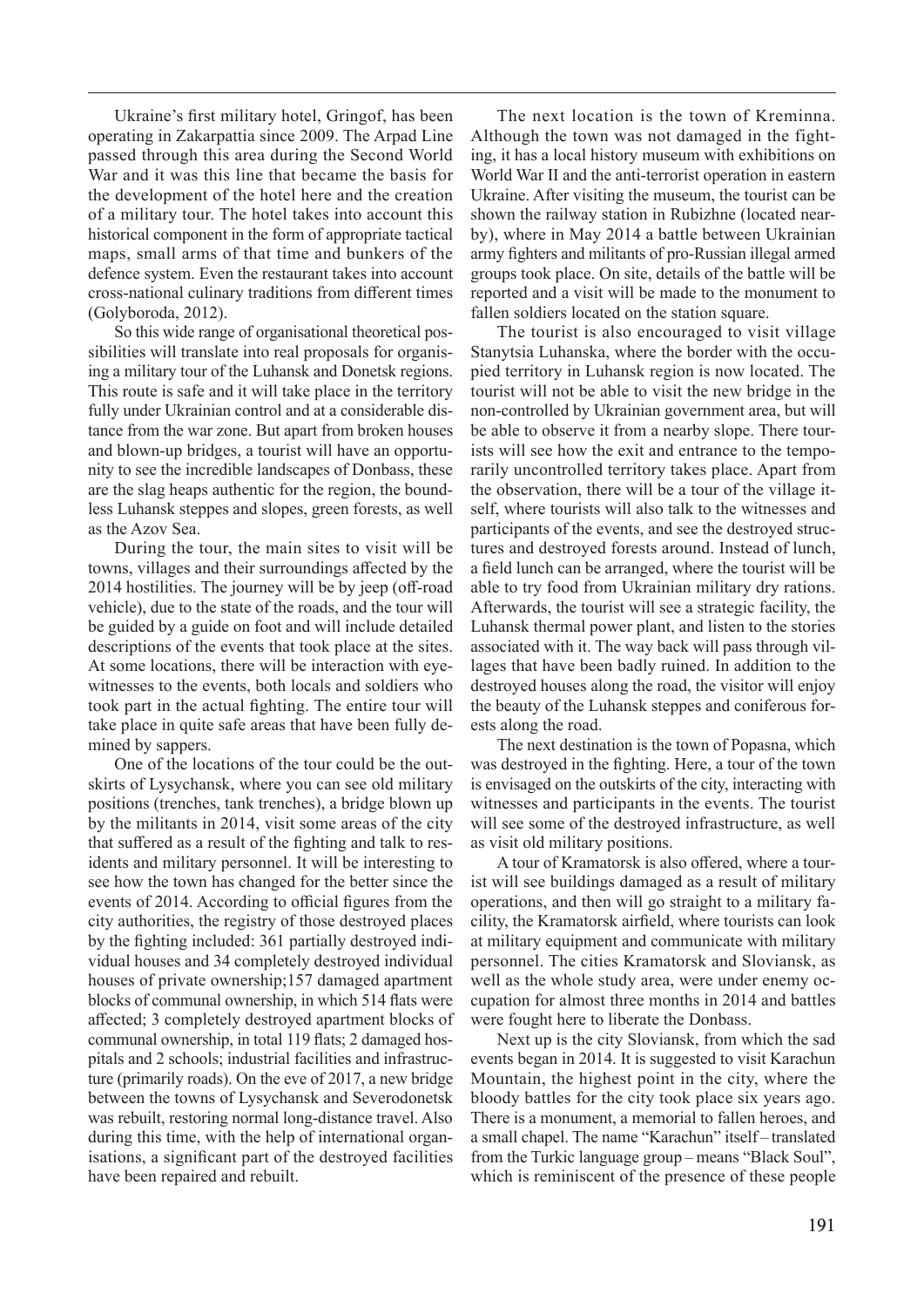in the eastern Ukraine. There are many mystical legends about the mountain, associated with the storage of treasures that were plundered and hidden here, so these places have always attracted treasure hunters. From here the future city began to grow.

Next point is the village Semenivka, almost destroyed in the fighting. The village is still in ruins and many of its inhabitants have never returned. The place has been completely cleared of anti-personnel mines and unexploded ordnance by sappers. The psychiatric hospital in the village is now being rebuilt with the help of charities and the International Red Cross.

Heading to Mariupol the tourist has the opportunity to see the landscapes and slag heaps of Donetsk region, and in this very place during the tour, the city outskirts and the beach, will see it transformed from a resting place to a defence line. All this will be accompanied by communication with witnesses and participants. Also in Mariupol you can visit the new modern promenade with a beautiful pier, which was built last year and already loved by all locals and visitors to the city.

The new military tour requires competent promotion and advertisement as it is crucial for successful tour realization on the market of tourist services. It is advisable to promote the tour on specialised websites, in social networks, on the radio, and in the press.

The tour is oriented on the citizens of Ukraine, though foreigners also have an opportunity to participate. Tourists can find out about the tour through advertising on various military portals, relevant groups in social networks. It is anticipated that a website with all the detailed information will be set up for the tour. On the same website tourists will be able to book tours online for their desired dates. The site will also have advisers who can answer all questions about the tour.

Friendly relations should be established with foreign travel agencies that would be willing to sell this product outside of Ukraine. Also, apart from mass media and travel agencies, this tour can be promoted at various relevant conferences abroad, which will enable more foreign citizens interested in military tourism to learn about this tour.

Publicity must adhere to basic rules; it must be truthful, authentic, and meet all ethical standards. At the stage when the tour appears on the market, it should not scare off potential consumers, but rather attract attention. At first glance, the tour may seem dangerous, especially for foreign nationals, but the advertising must clearly prove otherwise.

For the successful promotion for this tour, the following activities should be implemented:

1) Agreements must be made with the accommodation and catering facilities; if there is no necessary guide-interpreter for the tour, the agreement should be made with the tour desk.

2) It is currently relevant to use for their promotional activities such types of advertising as: advertising in the press (newspapers, magazines, specialized catalogues) advertising in the World Wide Web; radio advertising; outdoor advertising; visual advertising.

3) Introduction of unique services and innovative tours, which will increasingly attract new clients. The proposed measures will make it easier to promote the tour to the potential consumer (Holloway J. Christopher, 2008).

There is now a problem of insufficient information about places to visit, about the military-historical past of the territory. If tourists go and know about the historical wealth of the region, then it will contribute to the post-conflict development of tourism.

So, as we can see, Luhansk region and Donetsk region have a certain potential for development of military tours, but due to insufficient funding and military conflict, this type of tourism is not developing.

In the long term, once the reintegration process of the occupied territories has been carried out, similar tours could be set up there. Particular attention should be paid to Luhansk and Donetsk airports, where brutal battles took place. Certain scans could be created there that would reproduce those events as a memorial, as a reminder of how important it is to keep peace in the world. Such memorials already exist around the world at the sites of concentration camps (Auschwitz). But this work requires considerable investment, the search for investors, and above all the establishment of peace.

### **Conclusions**

Thus, the following conclusions and generalisations can be drawn from this article. Ukraine is a promising country for the development of military tourism. The end of hostilities in certain areas and their demining makes this type of tourism safe and accessible to Ukrainians and foreigners alike. The proposed military tour is a complex of fascinating excursions in Luhansk and Donetsk regions. The combination of the beauty of Luhansk and Donetsk regions combined with the places of military operations will make this adventure unforgettable and unique.

So far, no such tourist activities have been carried out in the former war zones. At the moment, militarized tours are most often conducted in other regions of our country, especially in Zakarpattia, but the proposals presented here will give a strong impetus to the development of this type of tourism in Donbass as well. Restoration of territorial integrity, which is one of the priority tasks for Ukraine, will open up great potential for the development of military tourism in Luhansk and Donetsk regions. This will give an opportunity to develop new and more interesting excursion routes.